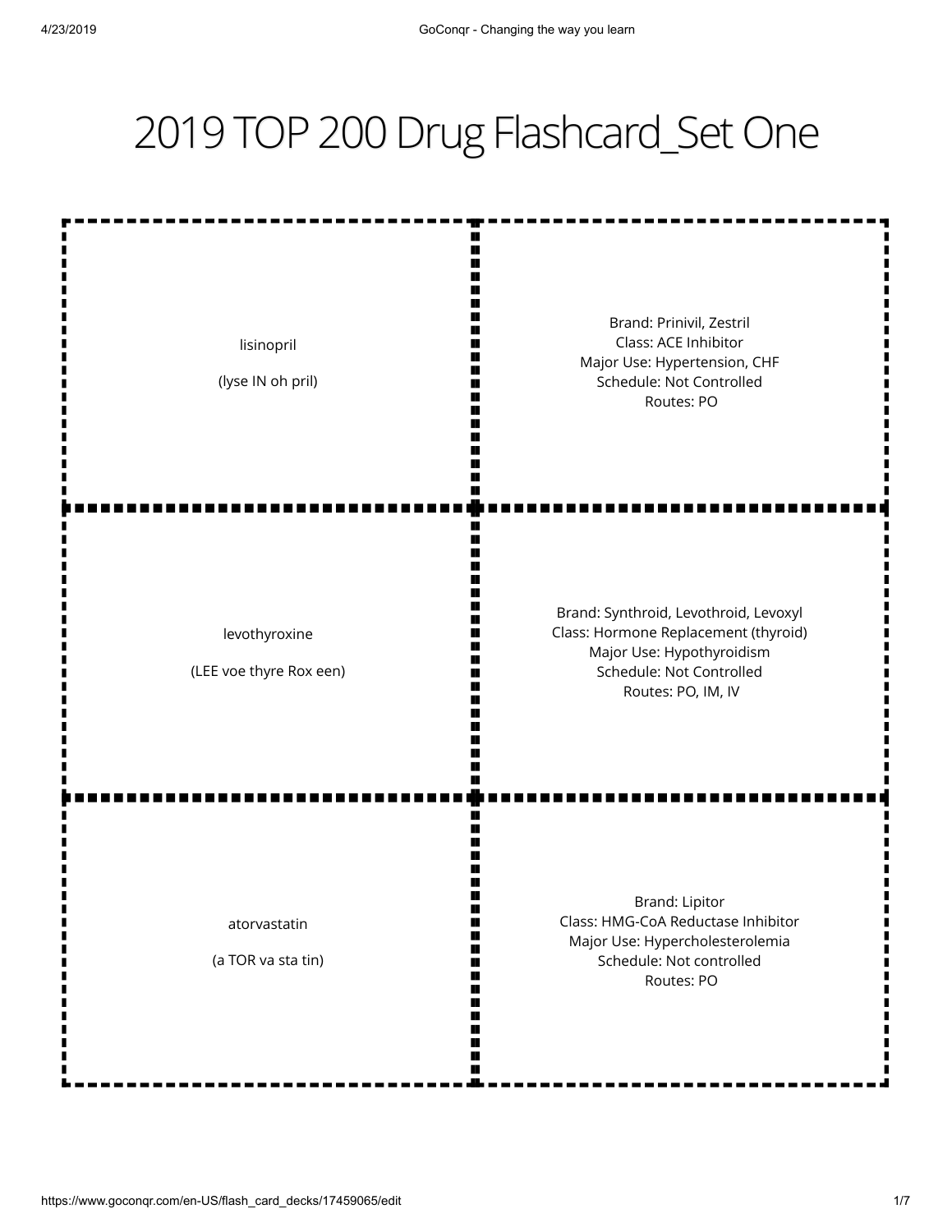| metformin<br>(met FOR min)      | Brand: Glucophage, Glucophage XR<br>Class: Antidiabetic<br>Major Use: Diabetes<br>Schedule: Not controlled<br>Routes: PO                      |
|---------------------------------|-----------------------------------------------------------------------------------------------------------------------------------------------|
| simvastatin<br>(SIM va Sta tin) | Brand: Zocor<br>Class: HMG-CoA Reductase Inhibitor<br>Major Use: Hypercholesterolemia<br>Schedule: Not controlled<br>Routes: PO               |
| omeprazole<br>(oh MEP ra zol)   | <b>Brand: Prilosec</b><br>Class: Proton Pump inhibitor<br>Major Use: GERD, Gastric Ulcer, h. pylori<br>Schedule: Not controlled<br>Routes: PO |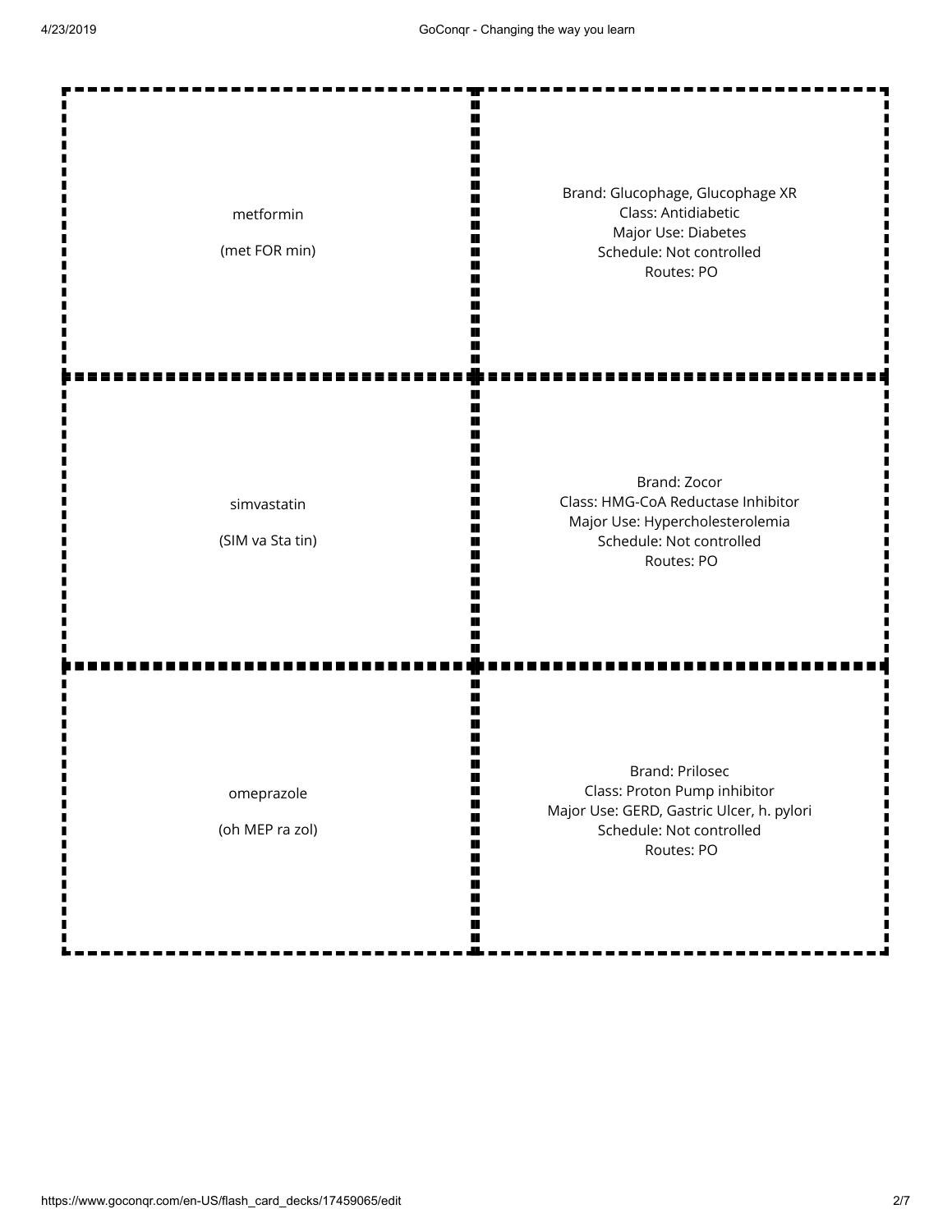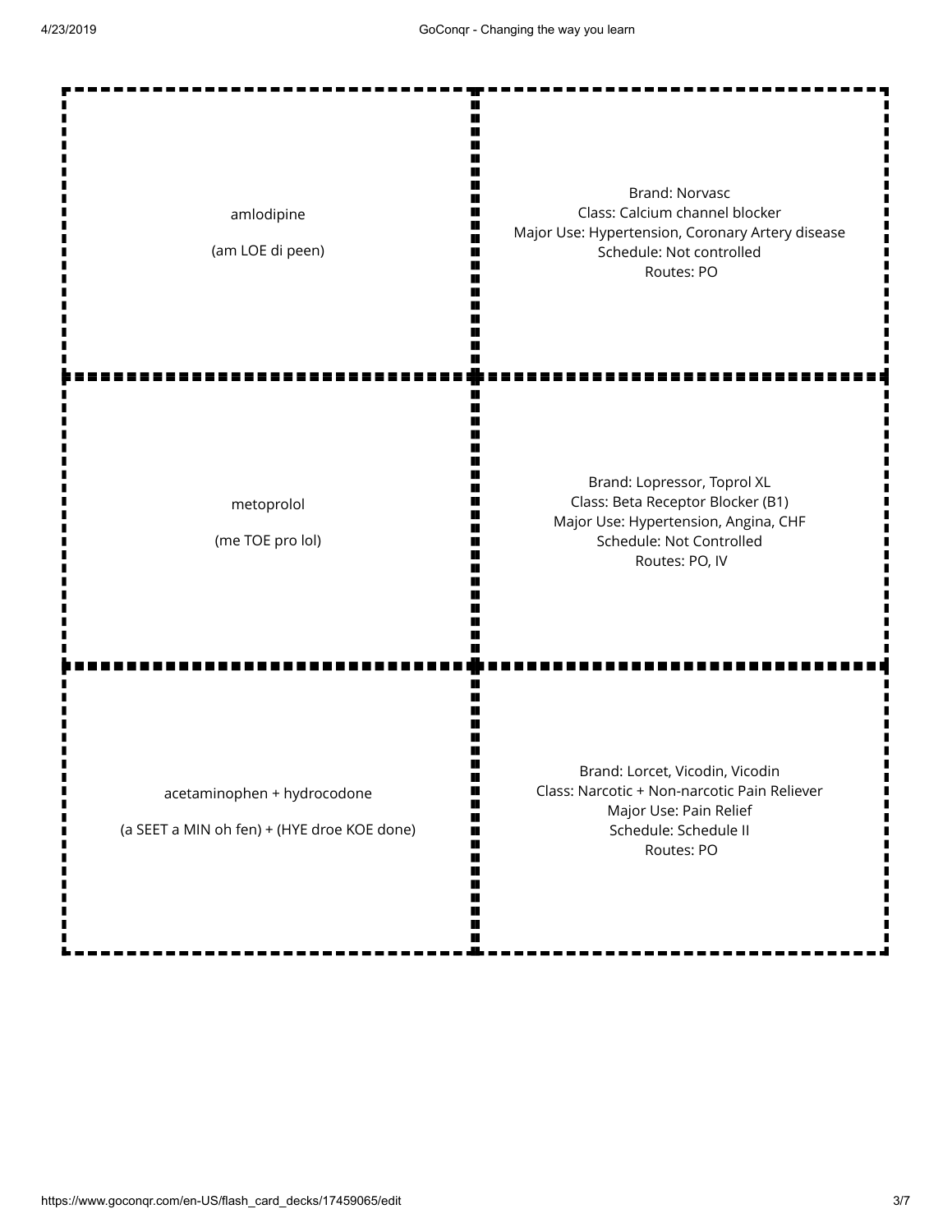| albuterol inhaler<br>(al BYOO ter all)              | Brand: ProAir HFA, Proventil HFA, Ventolin HFA<br>Class: Beta Agonist (B2)<br>Major Use: Branchospasm<br>Schedule:Not controlled<br>Routes: Inhalation |
|-----------------------------------------------------|--------------------------------------------------------------------------------------------------------------------------------------------------------|
| hydrocholorothiazide<br>(hye dro Klor o THY a zide) | <b>Brand: Microzide</b><br>Class: Thiazide Diuretic<br>Major Use: Hypertension, Edema<br>Schedule: Not Controlled<br>Routes: PO                        |
| losartan<br>(loe SAR tan)                           | Brand: Cozaar<br>Class: Angiotensin II Receptor Antagonist<br>Major Use: Hypertension<br>Schedule: Not controlled<br>Routes: PO                        |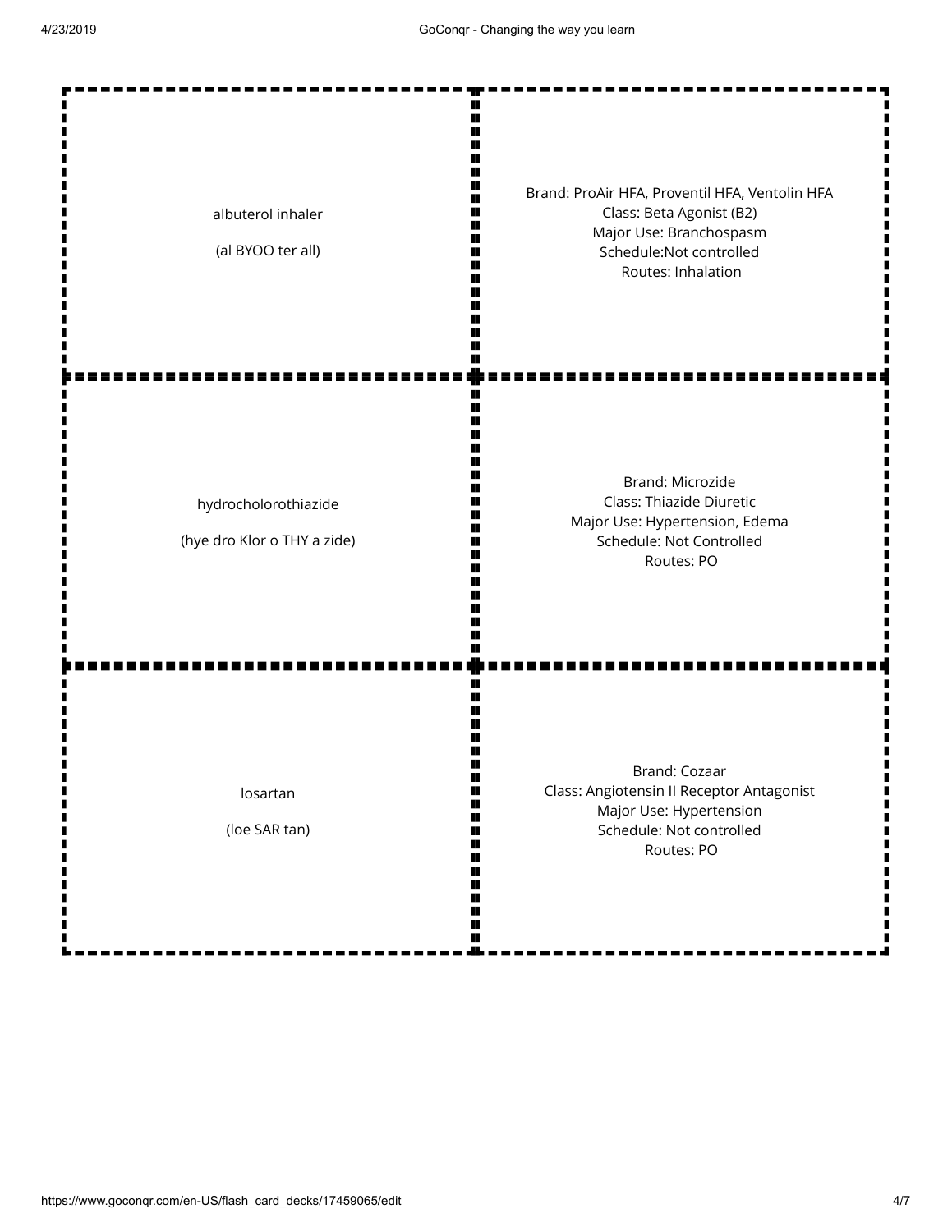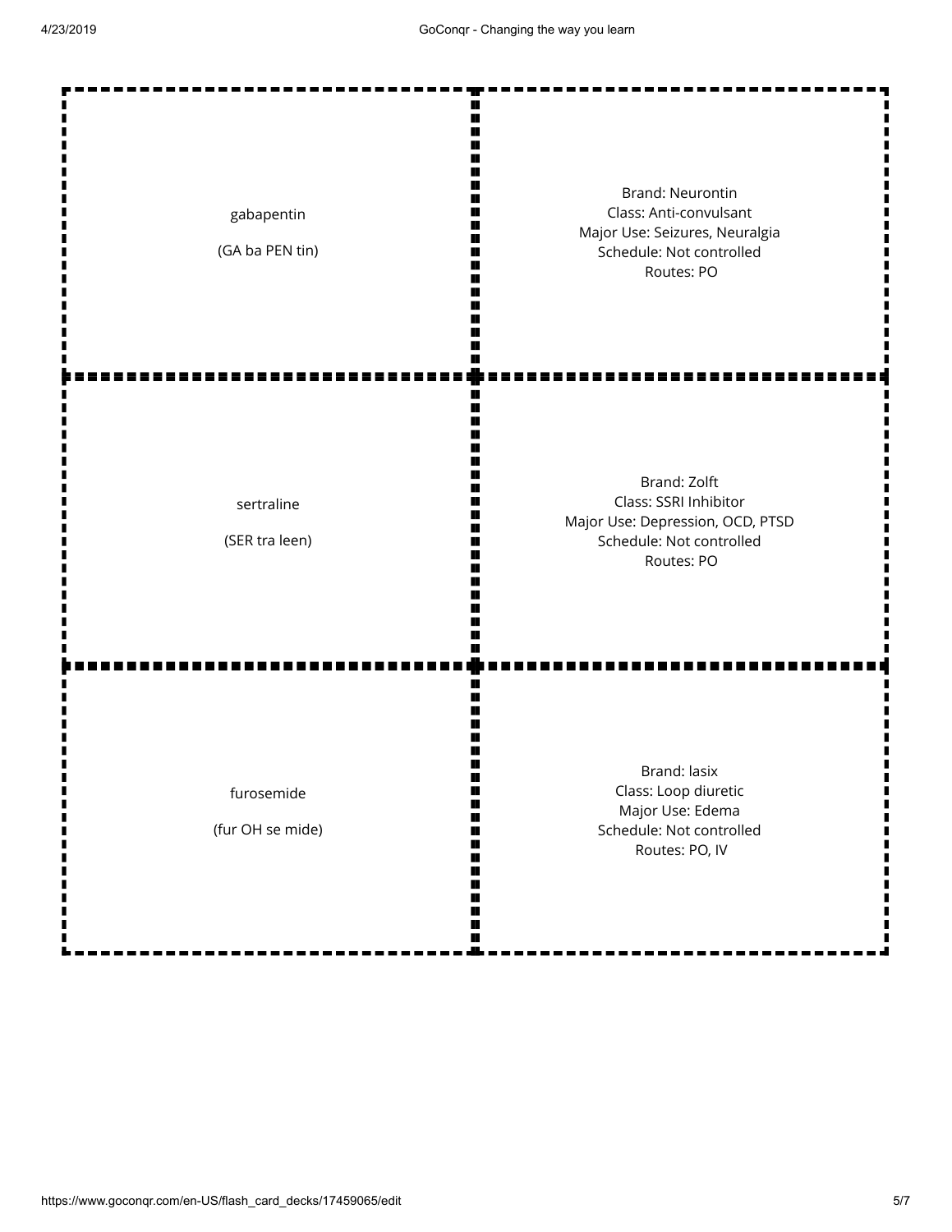